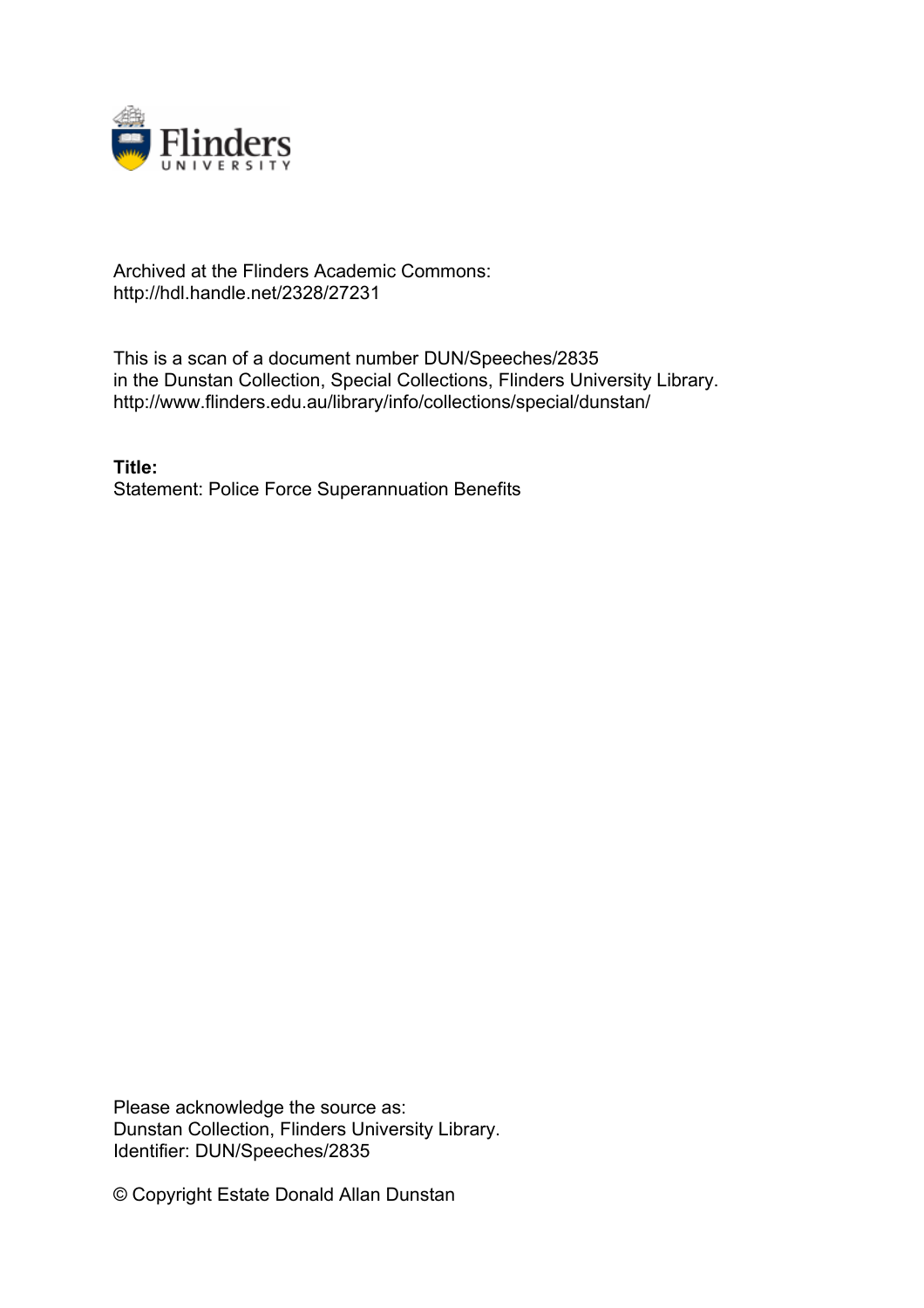

Date July 10, 1975...

Embargo

State Administration Centre Victoria Square, Adelaide, South Australia 5001 228 4811

*cSSiS'* 

## POLICE FORCE SUPERANNUATION BENEFITS.

Legislation is to be introduced to provide substantial improvements in superannuation benefits for members of the South Australian Police Force.

Cabinet approval for the drafting of amendments to the Police Pensions Act was announced today by the Premier, Mr. Dunstan.

He said that the amendments would bring Police pensions broadly into line with the superannuation benefits available to members of the Public Service and other Government employees.

There would also be an adjustment to existing pensions.

Mr. Dunstan said that the proposed changes had been discussed with the Police Association and they were supported by the Assocation.

------------------

Dunstan Collection, Special Collections, Flinders University Library.